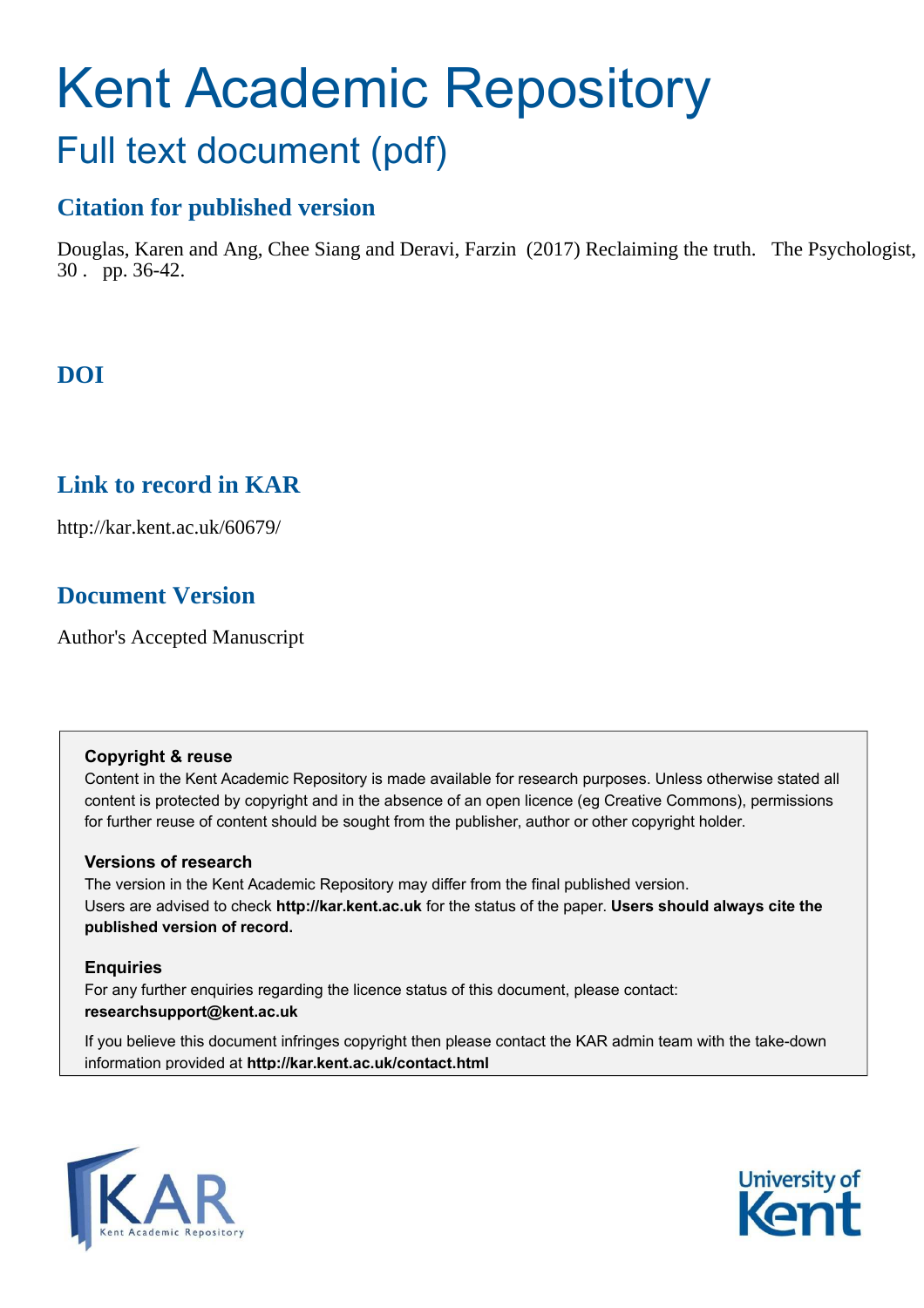## **Farewell to truth? Conspiracy theories and fake news on social media Karen M. Douglas, Chee Siang Ang, and Farzin Deravi University of Kent**

#### **Acknowledgements**

Correspondence can be addressed to Karen Douglas (k.douglas@kent.ac.uk). This work was funded by the Centre for Research and Evidence on Security Threats (ESRC Award: ES/N009614/1).

#### **Introduction**

In March 2016, former Hillary Clinton campaign chairman John Podesta's email account was compromised and many of his emails were later released by WikiLeaks. One of Podesta's email contacts - a Washington pizza restaurant called Comet Ping Pong owned by Democratic Party supporter James Alefantis - caught the attention of an anonymous online message board user. Other users then began trawling Alefantis' Instagram account and swiftly concocted a bogus story about a paedophile ring led by Hillary Clinton and other powerful Democrats. By the time of the November 2016 presidential election, over 1,000,000 tweets had been sent using the hashtag *#*pizzagate. In November 2016, marketing company owner Eric Tucker (a man with only 40 Twitter followers) posted a tweet about people being bussed into Austin Texas and paid to protest against Donald Trump's presidential campaign. By the time Mr Tucker admitted that the information was false, the post had already been shared 16,000 times on Twitter and more than 35,000 times on Facebook. Even Donald Trump himself promoted the tweet.

"Pizzagate" and the case of the alleged paid Trump protesters are just two examples of how *fake news* is plaguing modern political communication. Fake news involves the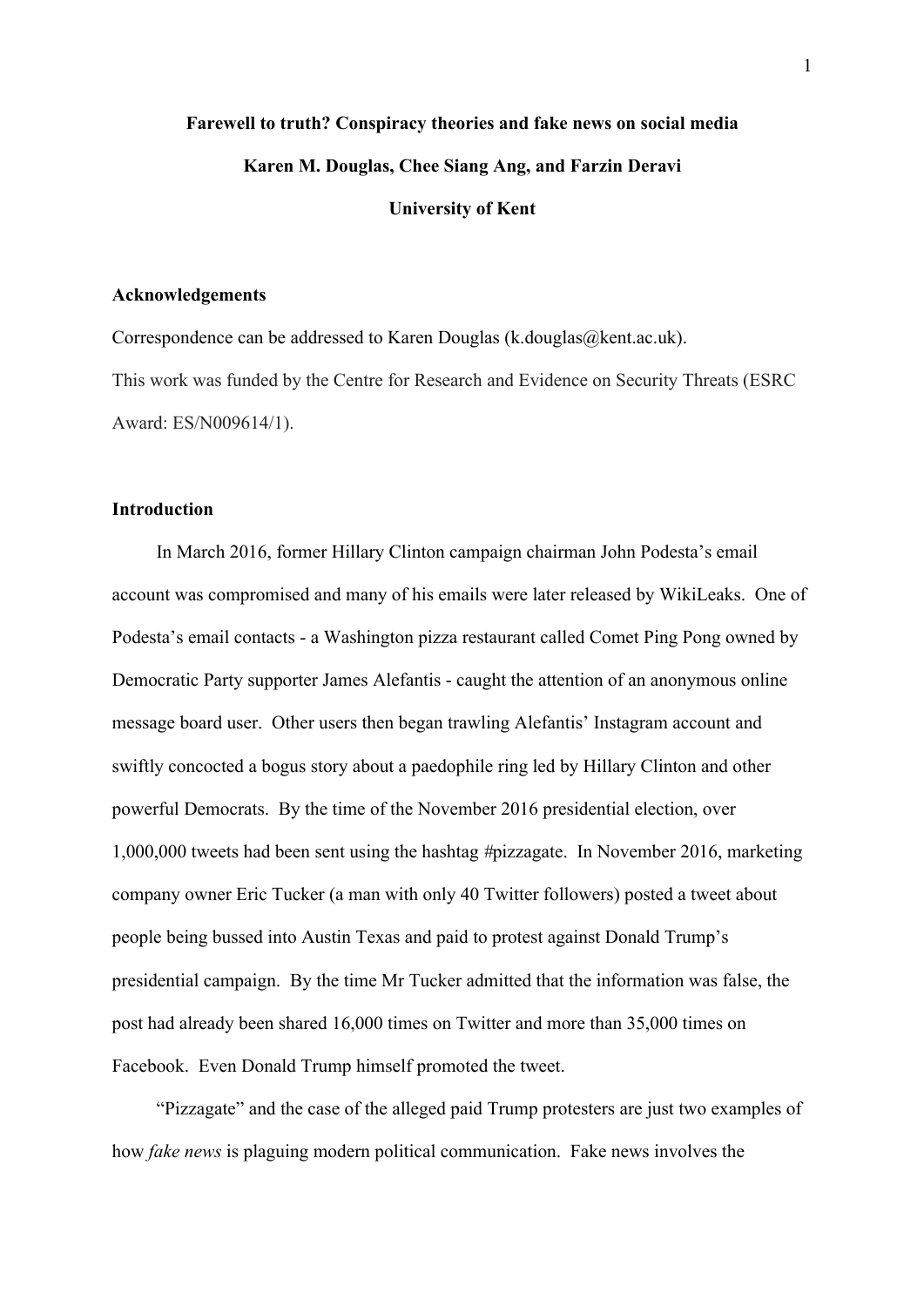deliberate publication of fictitious information, hoaxes and propaganda on social media. It uses the reach and speed of social media to spread information designed to mislead people for financial, political, or other gain. We are said to be living in an age of post-truth politics, where facts are less important than emotions and personal beliefs. Indeed, due to a massive spike in the use of the term "post-truth" in 2016 in the context of the EU referendum in the United Kingdom and the presidential election in the United States, the Oxford Dictionaries named it as the international word of the year.

In the nebulous world of unregulated websites, blogs and social media, people cannot necessarily separate fact from fiction, and credible from non-credible sources, and in particular, fake news has become one way in which *conspiracy theories* are shared and spread through digital channels. In this article, we consider the impact of conspiracy theories propagated in fake news stories on what people might think and do, and consider how modern technology could actually be able to help people reclaim the truth.

#### **Conspiracy theories and the people who believe them**

Conspiracy theories are defined as proposed plots by powerful groups, hatched in secret to achieve some sinister objective. For example, one conspiracy theory supposes that Princess Diana was murdered by elements within the British establishment. Another alleges that the 9/11 terrorist strikes were a false flag attack orchestrated by the American government to justify the war on terror. Yet another supposes that the American government are hiding evidence of the existence of aliens. Conspiracy theories are typically - although not exclusively - associated with events of significant social or political importance. They weave complex narratives of mystery and intrigue, compared to the typically straightforward and linear narratives promoted by officialdom. Of course conspiracies do happen, but most conspiracy *theories* have no evidence to support them, and are often unfalsifiable. They are,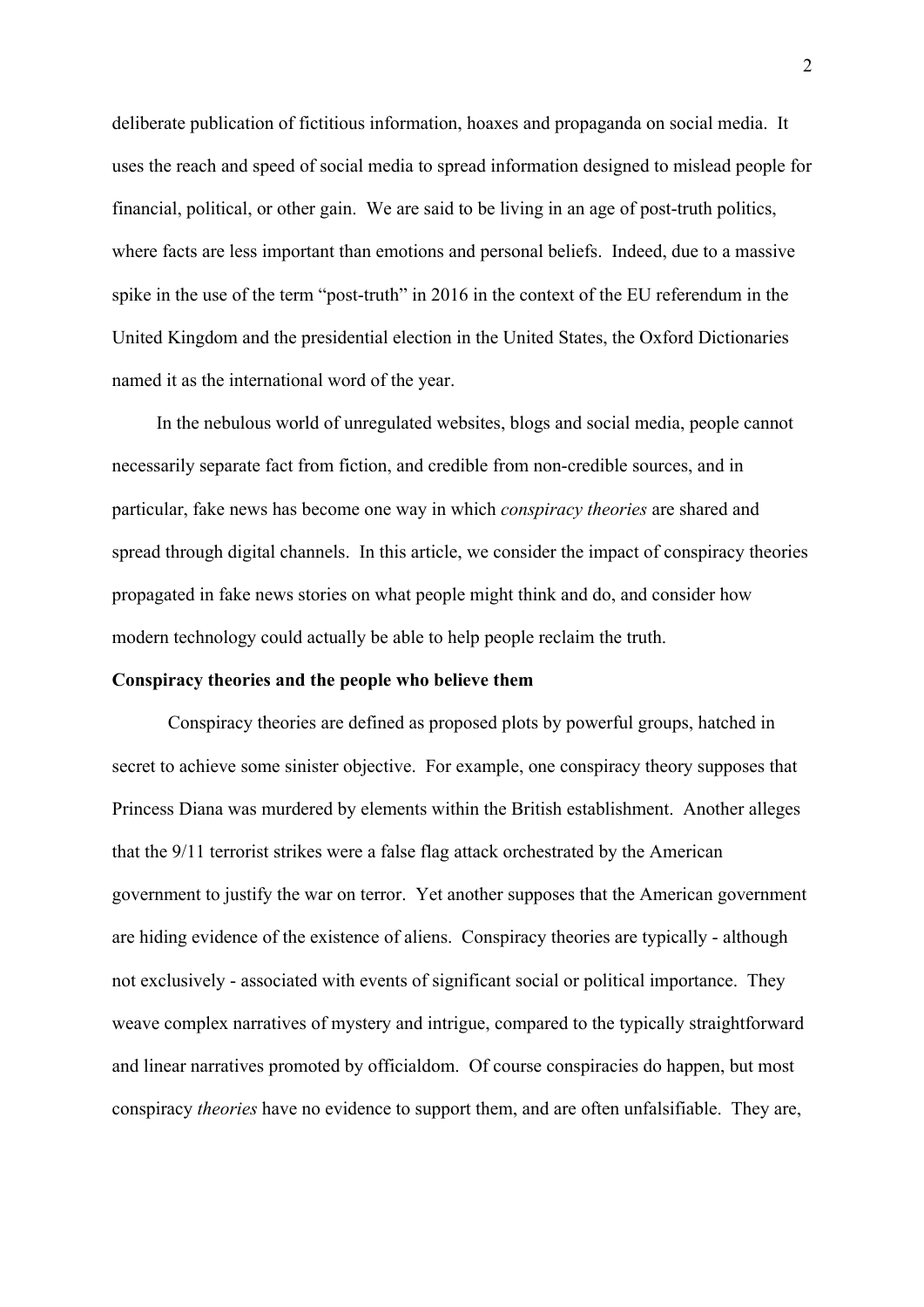therefore, the perfect material for fake news stories that are designed to manipulate people and stir up social or political unrest [Bilewicz, Cichocka & Soral, 2015].

Understanding why conspiracy theories resonate with so many people is a growing area of academic research. Psychologists in particular have made significant progress in understanding the factors that predict belief in conspiracy theories. For example, people are likely to believe in one conspiracy theory if they also believe in others, even if the conspiracy theories contradict each other [Wood, Douglas & Sutton, 2012]. People also believe conspiracy theories to the extent that they feel they would also conspire themselves [Douglas & Sutton, 2011]. Cognitive biases such as the tendency to perceive intentionality and agency everywhere in the environment and belief in the paranormal are also associated with conspiracy belief [Douglas, Sutton, Callan, Dawtry & Harvey, 2016]. A range of personality and social factors such as powerlessness, authoritarianism, uncertainty, political cynicism and distrust predict the extent to which people entertain a variety of conspiracy theories [Abalakina-Paap, Stephan, Craig & Gregory, 1999]. Also, people are generally uncomfortable feeling that they are "sheep", dutifully following the orders of officialdom, and like to feel that they can uncover the truth about events that affect their lives. Conspiracy theories provide interesting explanations for these important events, which are proportional to the events themselves. Although there is much still to learn, psychologists have made good ground in understanding why conspiracy theories are appealing to so many people.

Understanding why people are motivated to communicate about conspiracy theories is now also a growing area of academic interest. For example, scholars have argued that people communicate conspiracy theories to open up debate about political controversies in an attempt to make governments more transparent in their future actions [Clarke, 2002]. Psychologists have found that people also communicate about conspiracy theories as a result of their own personal needs and concerns, such as the desire to make sense of events that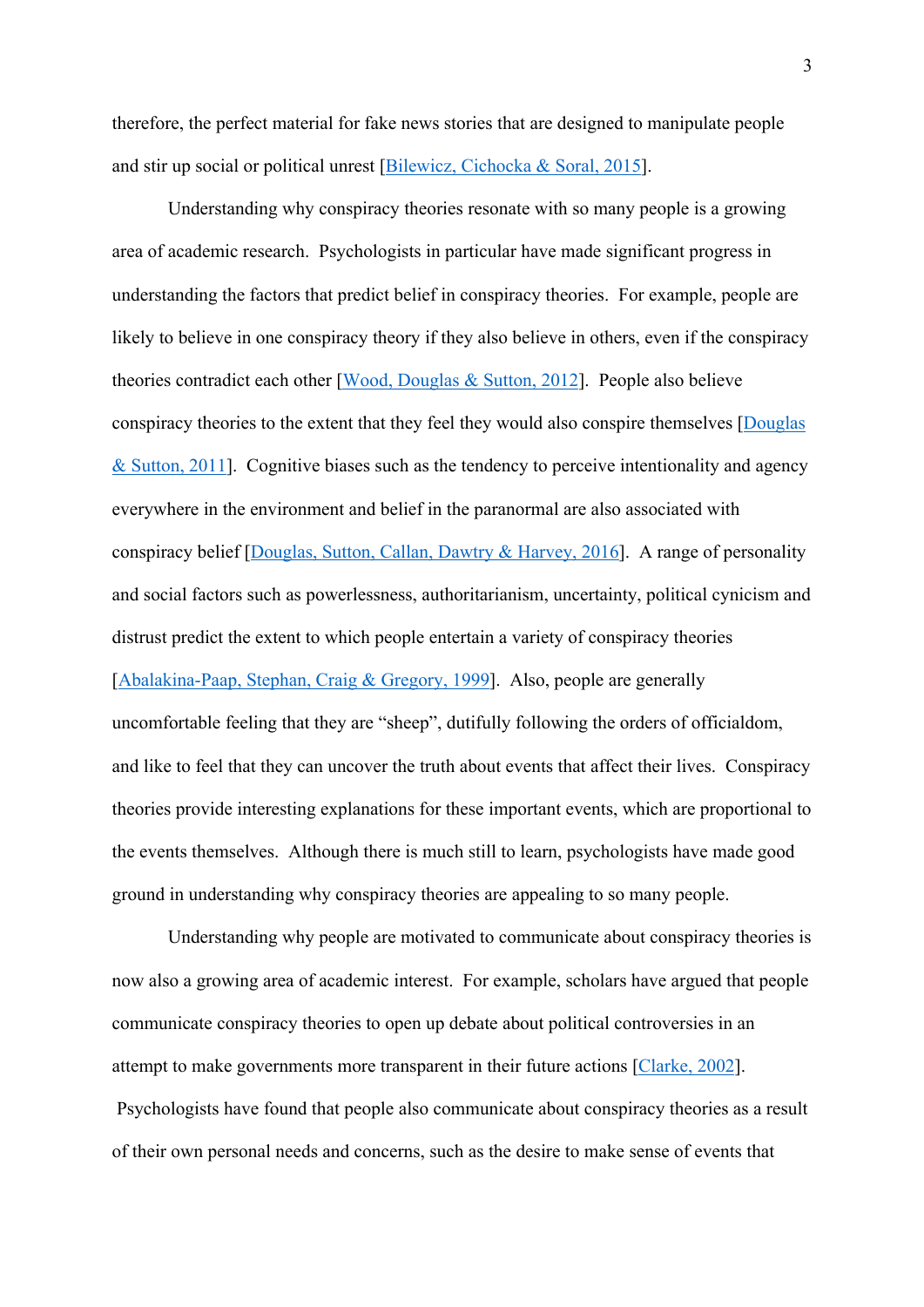challenge their worldviews, or to make sure that their personal values are known to others [Franks, Bangerter & Bauer, 2013; Raab, Ortlieb, Auer, Gunthmann & Carbon, 2013]. Other research suggests that people sometimes communicate conspiracy theories for more politically-motivated reasons, such as to incite fear and distrust of other social groups [Lee, 2016]. One example is the case of conspiracy theories accusing all Muslims in the United Kingdom of working together to establish a global Islamist order. Is it possible, therefore, that conspiracy theories ever do more good than harm?

#### **Are conspiracy theories harmful?**

Many conspiracy theories are relatively trivial and harmless. After all, what impact on society would there be if a small handful of people believed that Elvis was helped to fake his own death so he could live a quiet life? People also often poke fun at conspiracy theories and "conspiracy theorists", dismissing conspiracy claims and ridiculing believers' opinions. However, conspiracy belief is much more widespread than is often assumed. A recent survey showed that approximately half of the American population believes at least one conspiracy theory [Oliver & Wood, 2014]. That is, the majority of "normal" people entertain at least one of these supposedly ridiculous ideas. Once it has taken root, misinformation also appears difficult to correct [Lewandowsky, Ecker, Seifert, Schwarz & Cook, 2012]. Therefore, if conspiracy theories are mainstream, "sticky", and readily available to people

reading fake news stories online, we argue that it is important to think about what their consequences could be.

Conspiracy theories could have some positive consequences, such as providing people with the opportunity to question dominance hierarchies and making governments and powerful others more accountable for their actions. They might allow people to regain a sense of power because they feel that they are in possession of the "truth". Recently however, psychologists have begun to consider some of the negative consequences of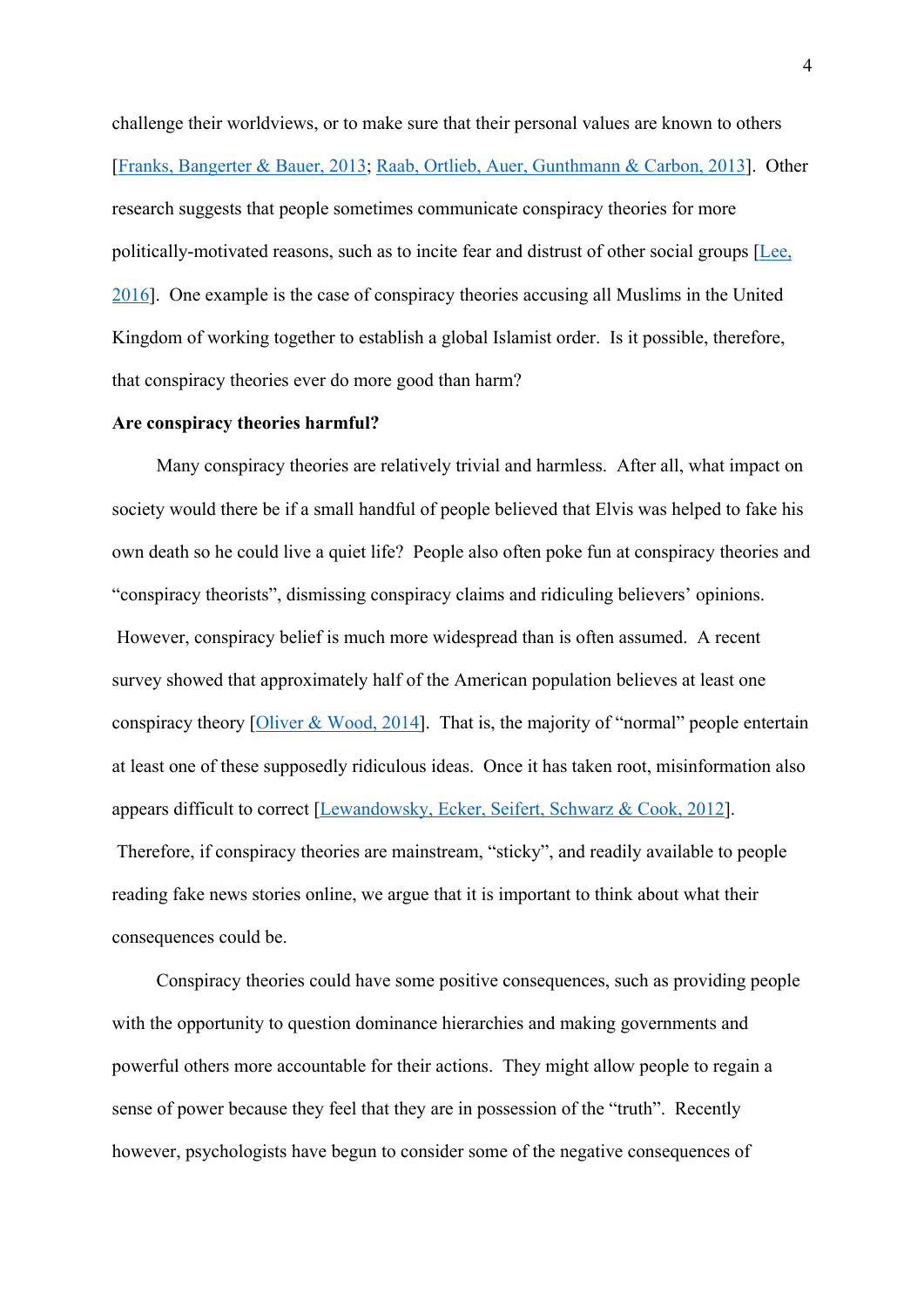conspiracy theorising. Earlier, we mentioned the case of conspiracy theories about Muslims in the United Kingdom. These conspiracy theories may help people to justify their radical and exclusionary political views. Other recent research suggests that conspiracy theories about politics appear to discourage people from voting or even participating in politics altogether [Jolley & Douglas, 2014a]. Further studies have linked climate change conspiracy theories with reduced intentions to engage in climate friendly behaviour [Jolley & Douglas,  $2014a$ ], anti-vaccine conspiracy theories with reduced vaccination intentions [Jolley  $\&$ Douglas, 2014b], and conspiracy theories in the workplace with reduced intentions to stay in one's job [Douglas & Leite, in press]. Conspiracy theories could also be a catalyst for radicalised and extremist behaviour [van Prooijen, Krowel & Pollett, 2015], encouraging people to act against a system that they perceive to be conspiring against them. Indeed, investigating "pizzagate" was given as the motive by a man who attacked the Comet Ping Pong pizza restaurant with an assault rifle in December 2016. Based on these recent findings, we argue that conspiracy theories should be taken seriously and never more so than in this digital age.

#### **Why are conspiracy theories a problem now?**

The pervasiveness of social media has brought unprecedented ease of access to a wide range of information, from world politics to personal stories, creating a direct pathway from producers to consumers of content. The mediators of traditional media, such as journalists and editors, have been largely eliminated in this new era of direct sharing of information. This has not only changed the way people communicate with each other, but also has a significant impact on how people are informed and hence form their opinions and direct their actions. These novel forms and channels of communication can sometimes lead to confusion about causation, and thus encourage speculation, conspiracy theories, and other types of fake news. The technological ease with which the information can be shared on a large scale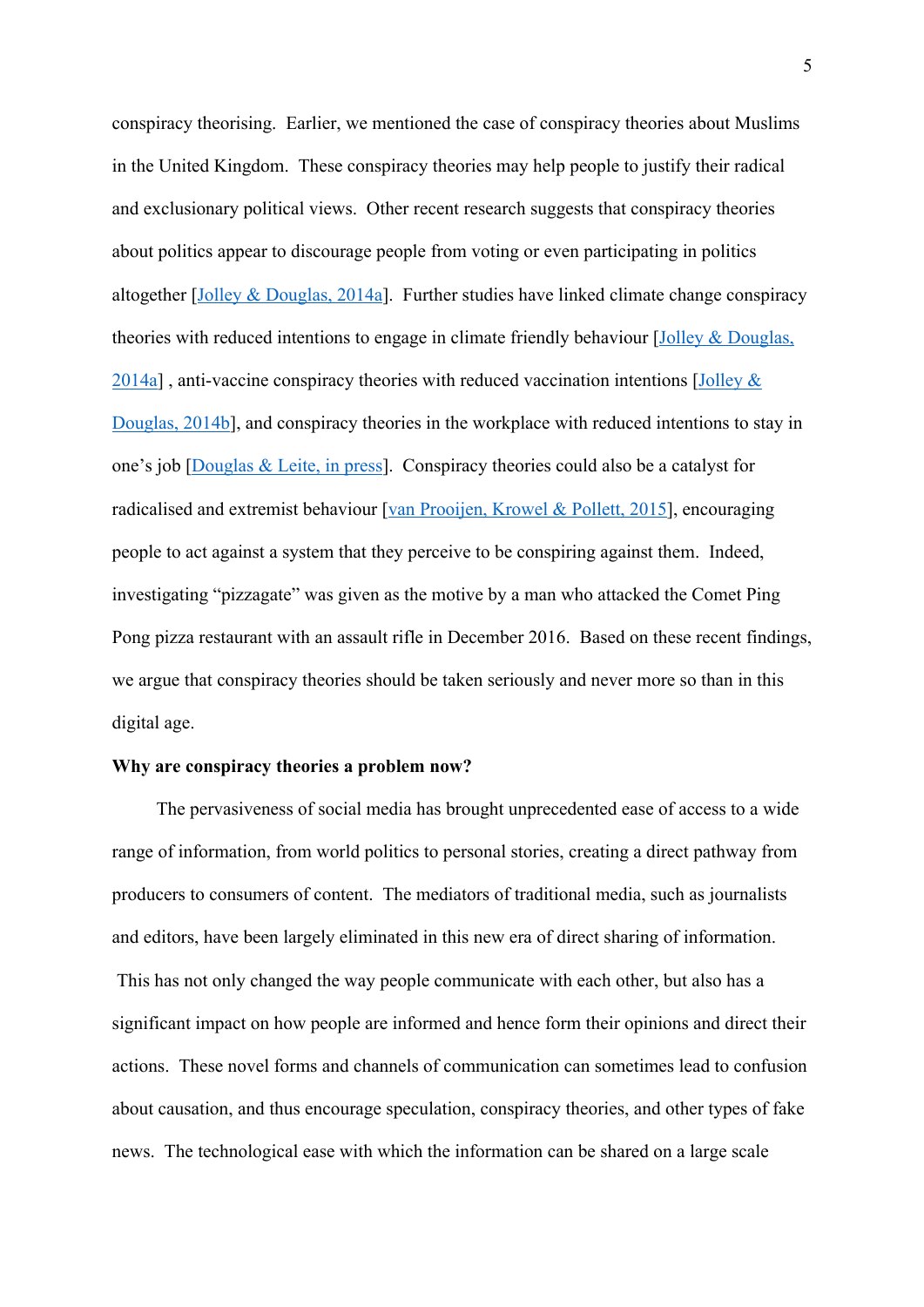makes the unintentional as well as intentional spreading of false information possible and potentially very harmful to individual and societal well-being.

Also, while social media contains a great diversity of views by its nature as a decentralised medium, it is unclear to what degree people generally take advantage of this diversity as opposed to simply finding like-minded others with whom to communicate. The former is generally seen as positive, while the latter is not. In this respect, social media can be an especially problematic venue for communication and discussion, given the tendency for like-minded people to agree on a particular point and polarise to a more extreme position after discussing it with one another. The creation of such "echo chambers" is facilitated by the new modes of online communication and social networking and could intensify group polarisation effects through an enforced homogeneity of opinion [Warner & Neville-Shepard, 2014]. This in turn could allow conspiracy theories and fake news to spread more easily within and sometimes beyond the "echo chamber", further reinforcing political beliefs and intentions.

 In addition, social media can also be taken over by "bots", which are pieces of code that can automatically post and spread news items in the online social networks. Twitter, for instance, explicitly encourages developers to create bots which can automatically reply to other tweets, as a way of improving the user experience. For example, a company can use a bot to automatically reply to their customers' questions. Although Twitter has terms and conditions on the use of bots to prevent abuse, the technology which allows for user experience enhancing bots can also be used to spread fake news items in the social network.

Currently, major technology companies rely on user reports to combat fake news and conspiracy theories. Facebook, Twitter and Google each have a feature which allows users to report offensive or inappropriate posts/tweets/websites. On Facebook, which currently has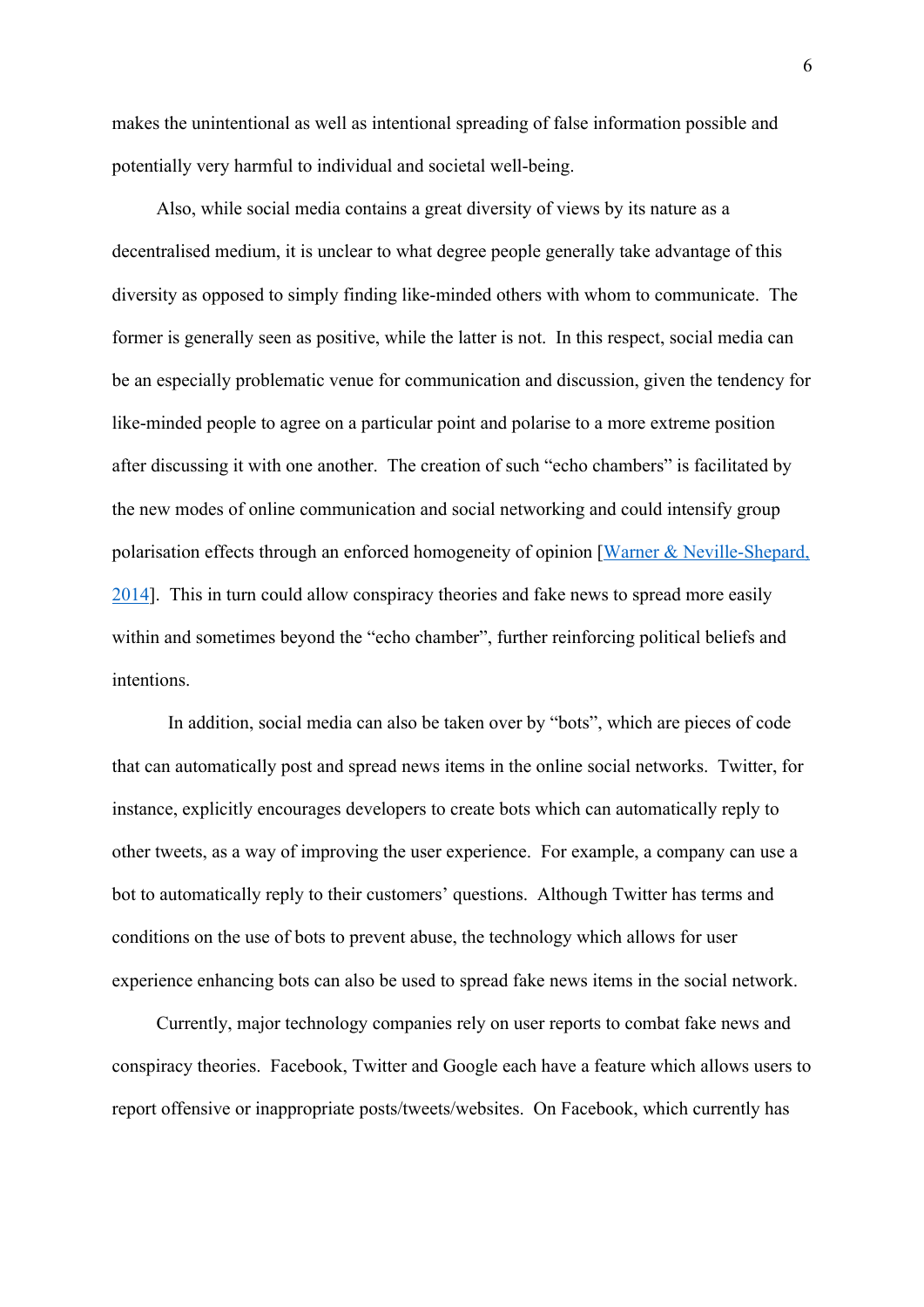more than 1.3 billion active users, a team of employees are trained to respond to these user reports, which include spams, pornography, hate speech and more recently fake news.

Similar technologies for detecting unwanted messages currently exist in form of spam filters. However, detecting problematic Facebook messages in a culturally diverse environment will require in-depth understanding of cultural nuances which are beyond the reach of current artificial intelligence technology. Also, current technology may not be able to deal with the complexities of the psychological and political contexts in which (and beyond which) people communicate. Furthermore, it might not even be culturally accepted to have artificial intelligence filtering posts, as Facebook is keen to stress that all user reports are acted upon by a human being, instead of an algorithm.

#### **Reclaiming the truth: Technology to the rescue**

Although psychologists understand some of the factors that draw people toward conspiracy theories, why they communicate them, and what some of their consequences are, they know less about what, if anything, can be done about them. Online fake news as a way of proliferating conspiracy theories is almost completely new. However, there are some options for psychologists and information technology experts to attempt to address conspiracy theories and fake news. First, encouraging analytic thinking can be effective in reducing people's reliance on false information, arming people with the cognitive tools to think critically about the information they receive. Counter-arguments offering alternative perspectives could be effective in reducing reliance on conspiracy theories, and this is a technique that has been used successfully in social influence research for many years.

 Alternatively, some people argue that conspiracy theories are best fought from within - by infiltrating conspiracy groups with people who argue against conspiracy claims. But this latter approach may be unethical and arguably with so much of the conspiracy communication occurring in unregulated digital channels, any such approach would be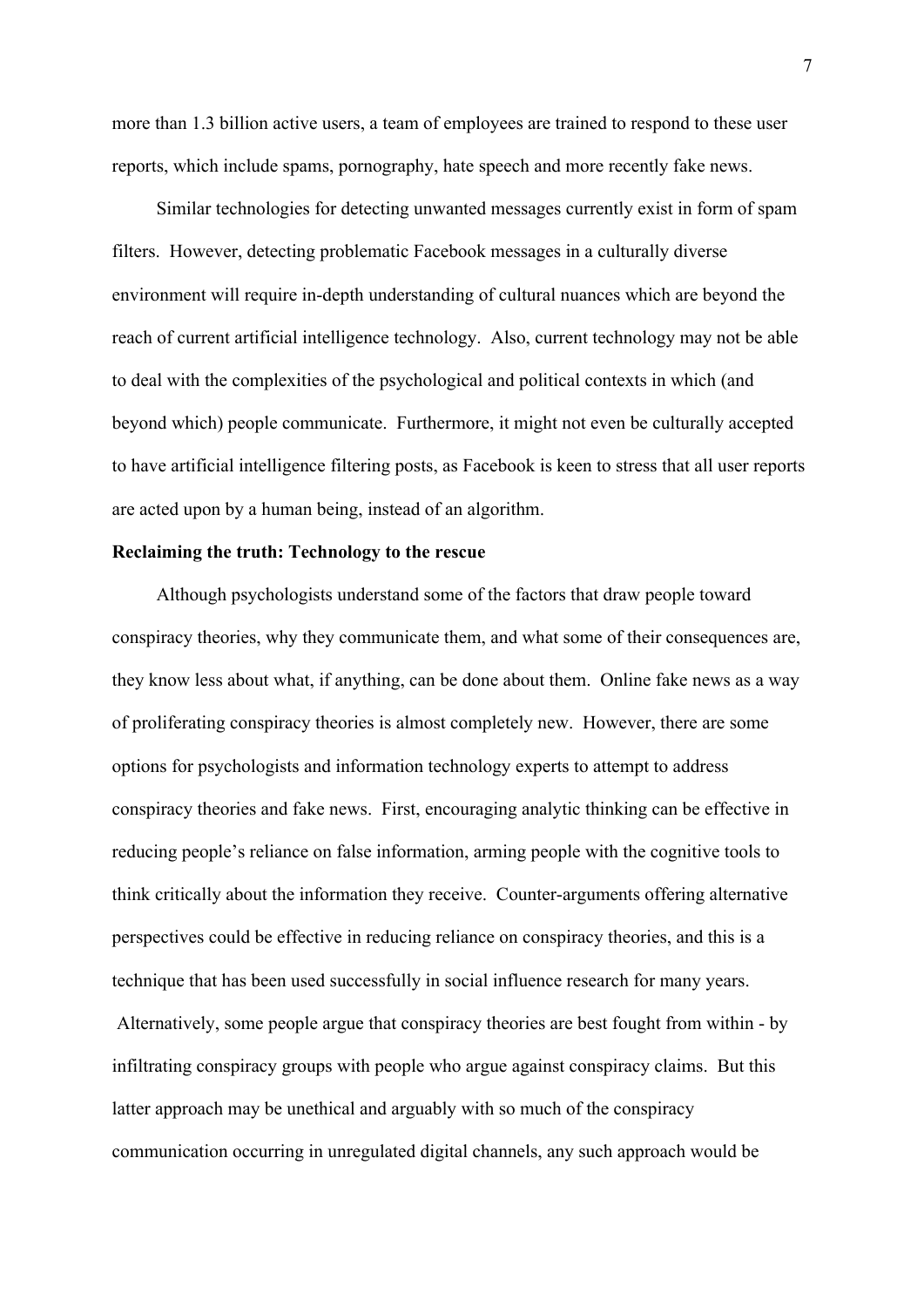difficult to execute on a large scale. Teaching analytical or critical thinking, for example, will take time and detailed tests before large-scale interventions can be rolled out. Presenting people with counter-arguments to influence their attitudes could mean that the conspiracy information needs to be addressed at the time people encounter it.

We argue instead that although technology may be part of the problem, it could also be part of the solution. Facebook and Twitter have been called upon recently to combat the spread of conspiracy theories and fake news, and CEO of Facebook Mark Zuckerberg has recently promised that his company will soon roll out mechanisms to fight misinformation online. What might some of these mechanisms be?

One way forward could be to reclaim the power of social media in detecting and warning against false and misleading information and their sources. People from all political persuasions, cultures, ages, education levels and religions use social media to share information, and a wealth of feedback on this information is therefore available. Harnessing this "people power" may be one solution to dealing with fake news and conspiracy theories. For example, technology has been used effectively in crowd-sourced projects such as Wikipedia to ensure trustworthy and high-quality accumulation of knowledge. A similar approach could be effective if the truth and reliability of items of information could be moderated by anyone who would care to do so. The "crowd" will then be able to amplify any signals that indicate traces of falsehood and the post ranking algorithm will then take into account such information to eventually reduce the presence of fake news items in users' pages. Such a community-driven approach is currently being investigated by Facebook where users can flag false content to correct the newsfeed algorithm [Del Vicario et al., 2016].

An alternative approach would be to use automated techniques using machine learning and artificial intelligence to spot tell-tale patterns of misinformation and conspiracy theories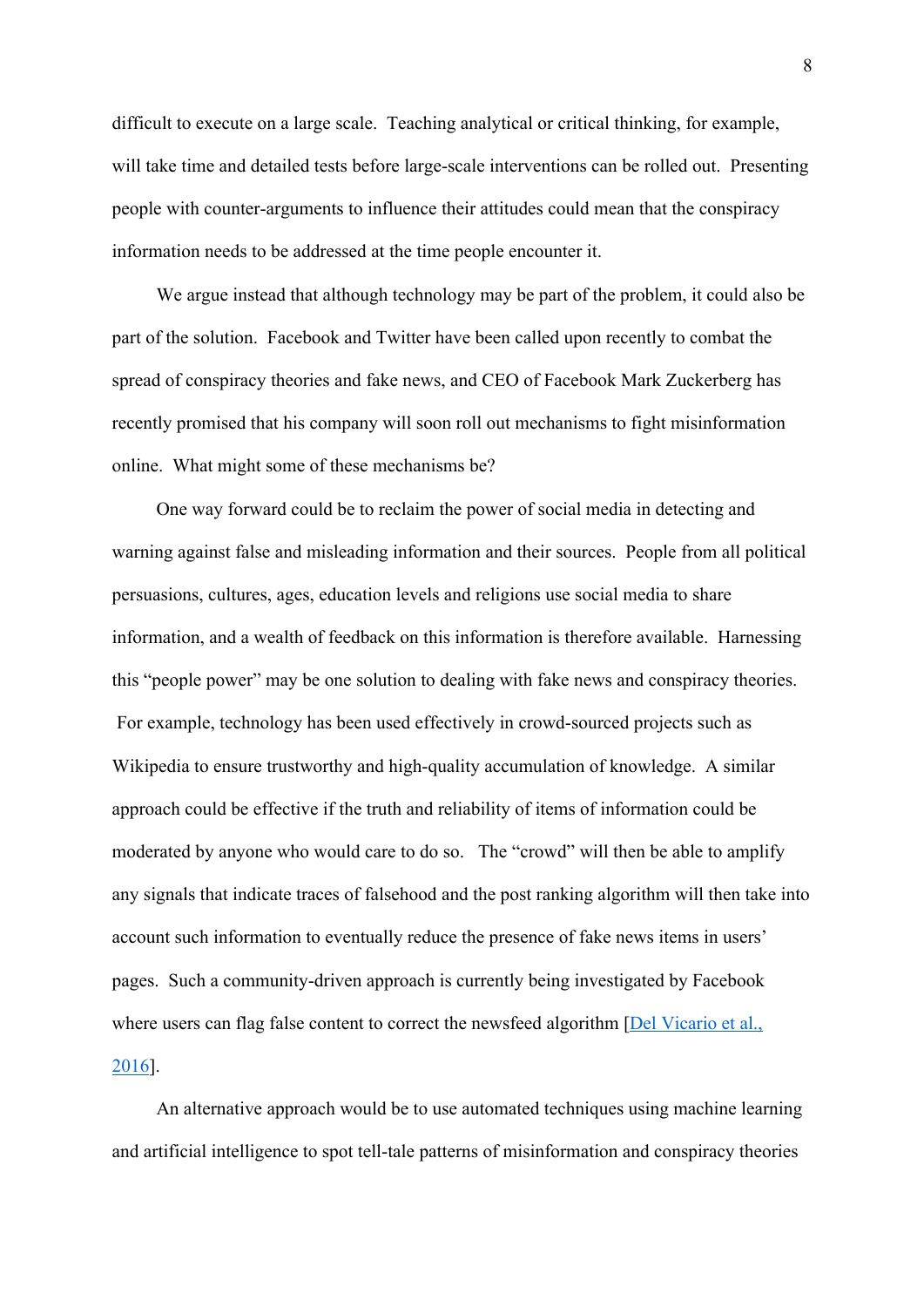in people's communications. Such a system would need to be trained using data from previous examples and cases of conspiracy theories and misinformation, and the patterns of their genesis and distribution online. Such an algorithm-driven approach has been proposed by Google [Dong et al., 2015]. A way forward would be to design hybrid systems where machine learning can help suggest suspect material for closer examination by humans in the loop.

Detection and notification of false content on social media is necessary but not always sufficient. It is also important to educate users to make use of such notifications and detect the "smell" of falsehood so that they do not further propagate it through careless "sharing". Here, education could play an important role. Serious (computer) games have emerged in recent years as an important technology for social influence. Such games could be developed to help train users of social networks and other channels of news and information sharing to develop a sense for truth and a suspicion of possible falsehoods posing as tantalising morsels ripe for sharing. However, as we mentioned earlier, education and training interventions such as this take a great deal of time and energy. This would be a longer-term solution to conspiracy theories and fake news more generally, rather than an immediate "fix" for a particular conspiracy theory or fake news story that is currently in circulation.

It is also important to consider that while such technological approaches have the potential to reduce the impact of misinformation on social networks they could also have some adverse effects in suffocating the legitimate communication of interesting and important but nevertheless unlikely and improbable events. There may be benefits to conspiracy theorising for individuals, groups and society - as we highlighted earlier - and interventions will hinder these positive effects. A careful balance needs to be struck in the design of such systems, and in the way people are trained to use them, to avoid throwing out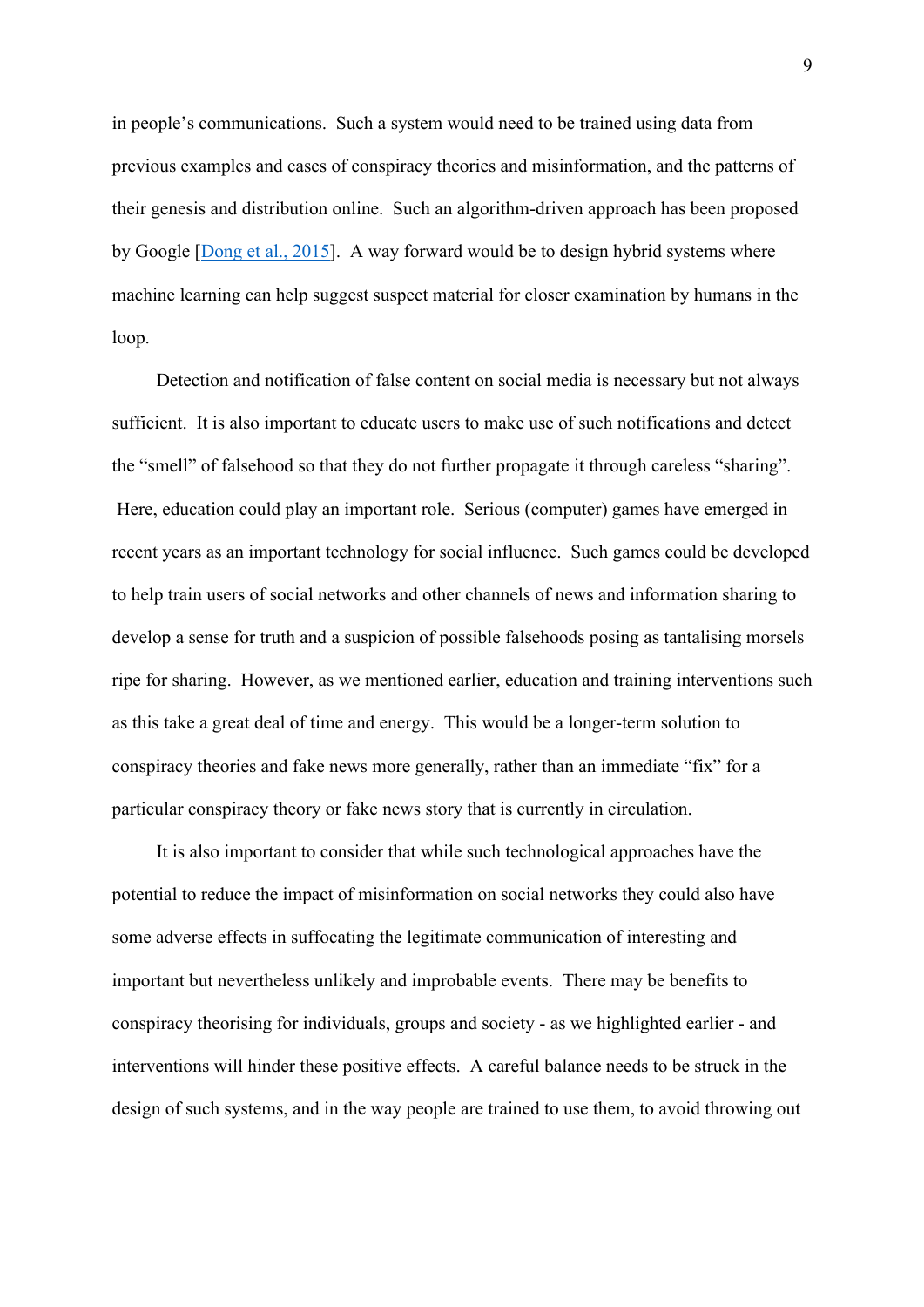the "baby" of truth with the "bathwater" of all that is dubious, not to mention restraining people from exercising their right to free speech.

#### **Conclusions**

Conspiracy theories are rife in social media and prominently feature in what has become known as fake news. Recent psychological research suggests that conspiracy theories are persuasive and sometimes harmful. A challenge for psychologists is to understand more about why conspiracy theories are so popular and persuasive and how they are used in social media to influence social and political outcomes. A challenge for information technology professionals is to understand how - if and when appropriate - the spreading of conspiracy theories and fake news can be curtailed.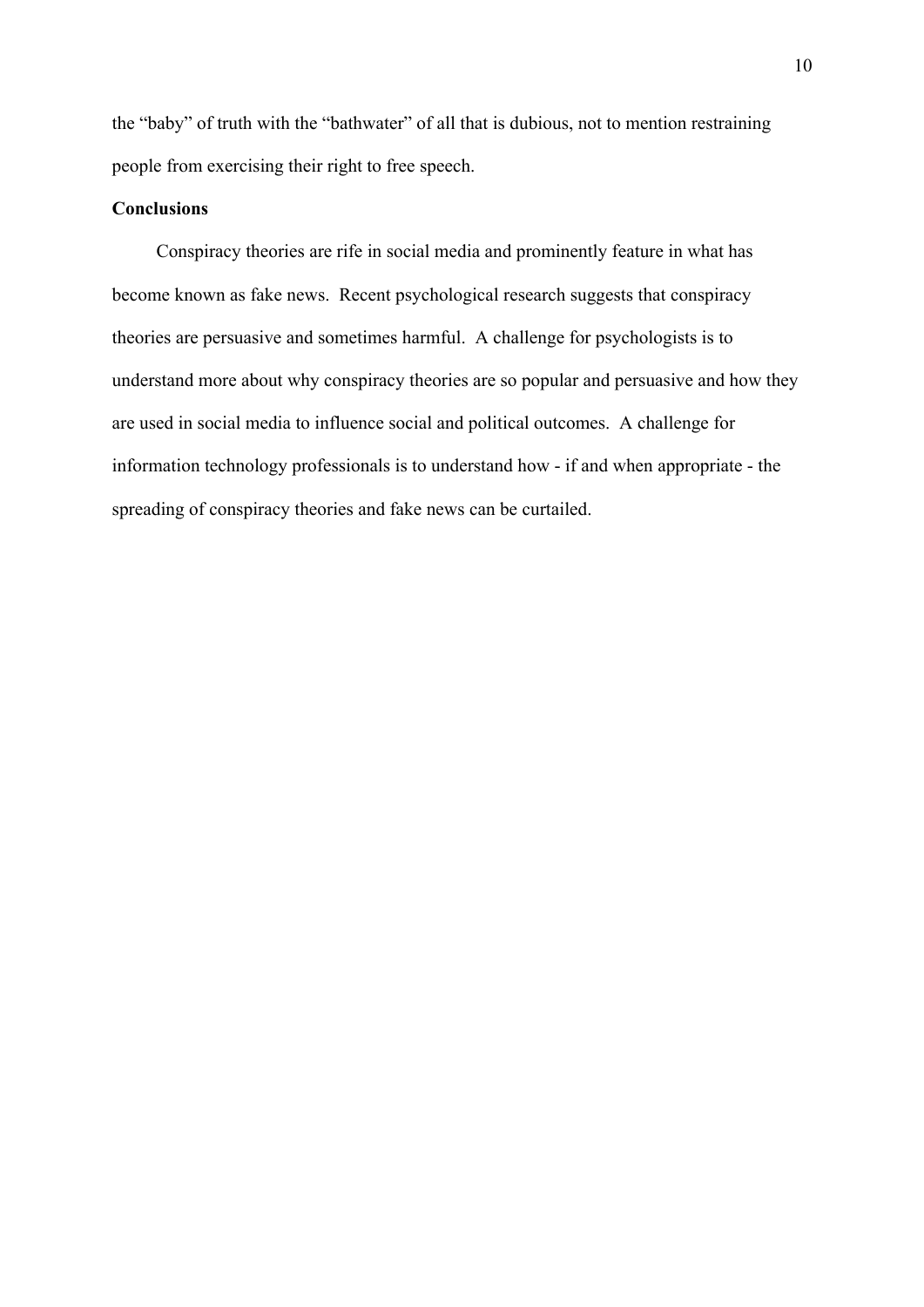#### **Key sources** \*

- Abalakina‐Paap, M., Stephan, W.G., Craig, T., & Gregory, W L. (1999). Beliefs in conspiracies. *Political Psychology*, *20*, 637-647.
- Bilewicz, M., Cichocka, A., & Soral, V. (Eds), (2015). *The psychology of conspiracy*. Hove, UK: Routledge.
- Del Vicario, M., Bessi, A., Zollo, F., Petroni, F., Scala, A., Caldarelli, G.H., Stanley, E., & Quattrociocchi, W. (2016). The spreading of misinformation online. *Proceedings of the National Academy of Sciences*, *113*, 554-559.
- Douglas, K.M., & Sutton, R.M. (2011). Does it take one to know one? Endorsement of conspiracy theories is influenced by personal willingness to conspire. *British Journal of Social Psychology, 50,* 544-552.
- Jolley, D., & Douglas, K.M. (2014a). The social consequences of conspiracism: Exposure to conspiracy theories decreases the intention to engage in politics and to reduce one's carbon footprint. *British Journal of Psychology, 105,* 35-56*.*
- Oliver, J.E., & Wood, T.J. (2014). Conspiracy theories and the paranoid style(s) of mass opinion. *American Journal of Political Science, 58,* 952-966.
- Van Prooijen, J.-W., Krouwel, A.P.M., & Pollet, T. (2015). Political extremism predicts belief in conspiracy theories. *Social Psychological and Personality Science, 6,* 570-578*.*
- \* A full list of references is available in the online version of this article.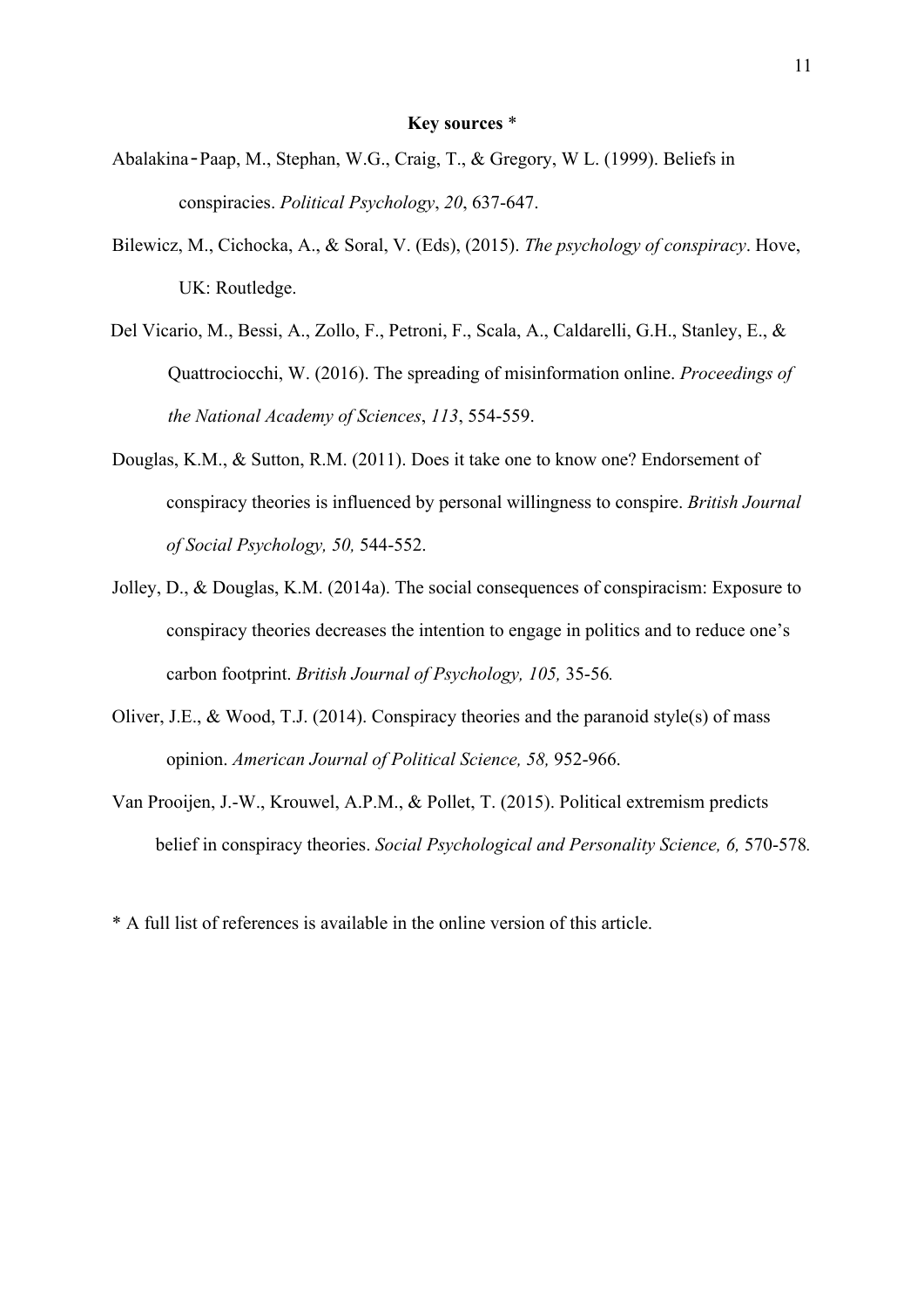#### **Full list of references**

- Bilewicz, M., Cichocka, A., & Soral, V. (Eds), (2015). *The psychology of conspiracy*. Hove, UK: Routledge.
- Clarke, S. (2002). Conspiracy theories and conspiracy theorizing. *Philosophy of the Social Sciences, 32*, 131-150.
- Del Vicario, M., Bessi, A., Zollo, F., Petroni, F., Scala, A., Caldarelli, G.H., Stanley, E., & Quattrociocchi, W. (2016). The spreading of misinformation online. *Proceedings of the National Academy of Sciences*, *113*, 554-559.
- Dong X.L., Gabrilovich, E., Murphy, K., Dang, V., Horn, W., Lugaresi, C., Sun, S., & Zhang, W. (2015). Knowledge-based trust: Estimating the trustworthiness of web sources. *Proceedings of the VLDB Endowment 8*, 938–949.
- Douglas, K.M., & Leite, A.C. (in press). Suspicion in the workplace: Organizational conspiracy theories and work‐related outcomes. *British Journal of Psychology.*
- Douglas, K.M., & Sutton, R.M. (2011). Does it take one to know one? Endorsement of conspiracy theories is influenced by personal willingness to conspire. *British Journal of Social Psychology, 50,* 544-552.
- Douglas, K.M., Sutton, R.M., Callan, M.J., Dawtry, R.J., & Harvey, A.J. (2016). Someone is pulling the strings: Hypersensitive agency detection and belief in conspiracy theories. *Thinking & Reasoning, 22*(1), 57-77.
- Franks, B., Bangerter, A., & Bauer, M.W. (2013). Conspiracy theories as quasi-religious mentality: An integrated account from cognitive science, social representations theory, and frame theory. *Frontiers in Psychology, 4*, 424.